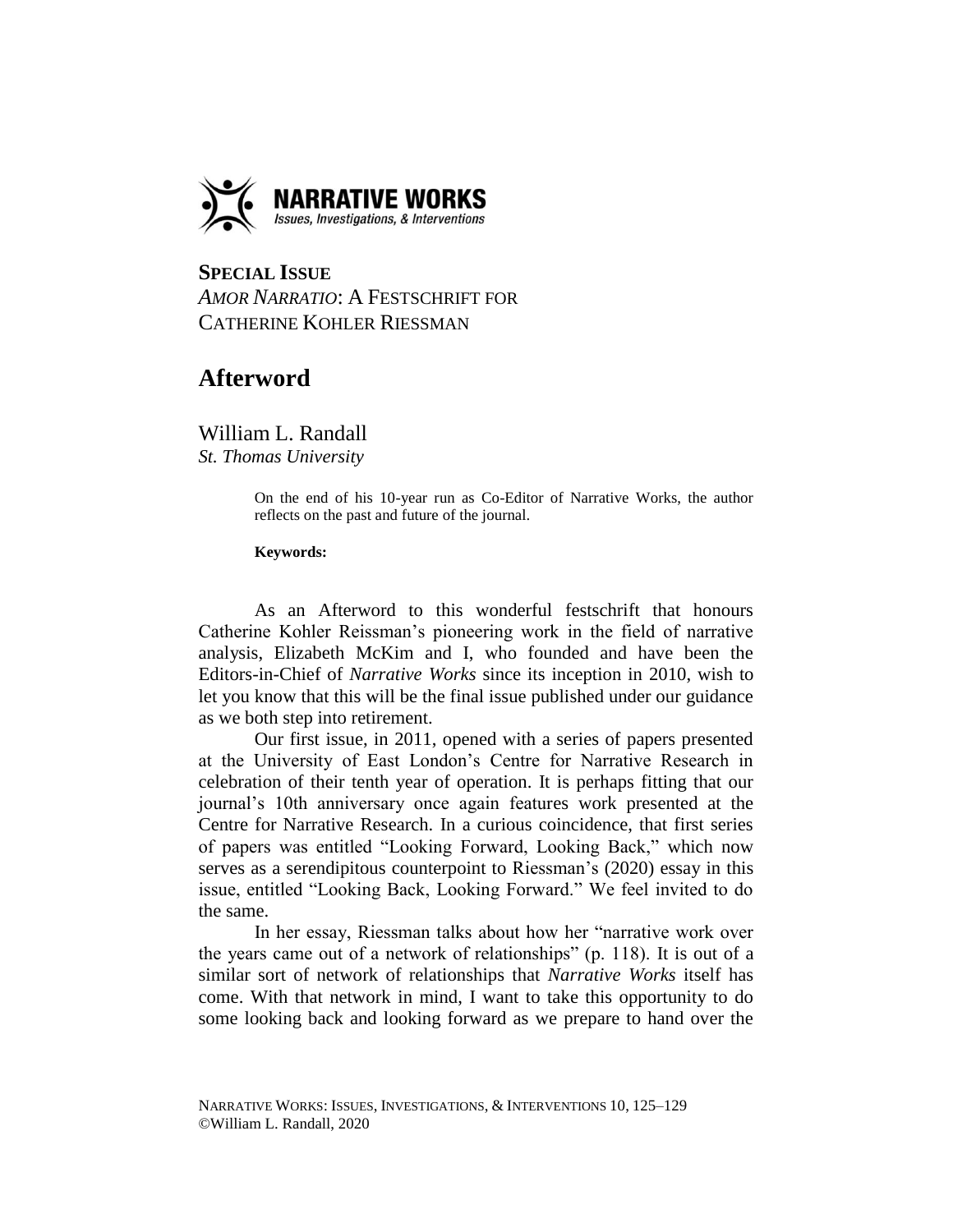journal to Kate de Medeiros of Miami University in Ohio and her team of fellow narrativists from a broad range of disciplines and fields.

Many of the relationships I'm thinking of have had their beginnings in the international, interdisciplinary conferences called *Narrative Matters* that have been held on a biennial basis for nearly 20 years. A committee of faculty and students from St. Thomas University, plus our friend and colleague, Dolores Furlong of the University of New Brunswick, hosted the very first one here in Fredericton, where both universities are located. The year was 2002. So well did this event go over, and so happy were those who attended to have the opportunity at last to connect with folks drawn to narrative ideas and approaches across a range of disciplines, that they urged our group to host a follow-up event in 2004.

At the end of that event, colleagues from Acadia University, located in Nova Scotia, volunteered to host the next one in 2006, while colleagues from the University of Toronto and York University came forward at the end of that event to plan one for 2008. In May 2010, we brought the conference back to Fredericton, and since then things have really taken off. The 2012 and 2014 conferences both took place in Paris, France; the 2016 one in Victoria, British Columbia; the 2018 one at the University of Twente in The Netherlands; and the 2020 conference, if COVID hadn't intervened, would have taken place at Mercer University in Atlanta, Georgia. As it stands now, that event—the  $10<sup>th</sup>$  in the series has been postponed until 2022, while colleagues in Finland have already volunteered to host the  $11<sup>th</sup>$  in 2023.

These events have played a pivotal role, we believe, in nurturing a global community of theorists, researchers, and practitioners who are committed to exploring the narrative complexity of human life on multiple levels and to the application of narrative approaches in numerous fields of inquiry and service—as demonstrated by the broad range of topics that are treated in the articles published in *Narrative Works*.

But back to the topic of relationships ... I still recall the reception that we hosted late one afternoon for keynote speakers, committee members, and others involved in the 2010 event. It took place in the Royal Suite on the top floor of the Delta Hotel, overlooking the beautiful St. John River. Emboldened by an extra shot of pinot noir, I made my way around the room and, one by one, hit up folks like Mark Freeman, Ken Gergen and Mary Gergen, Matti Hyvarinen, Jean Clandinin, Bert Cohler, and Brian Schiff to serve on the editorial board of *Narrative Works*, which at the time we had really only just begun to envision. Their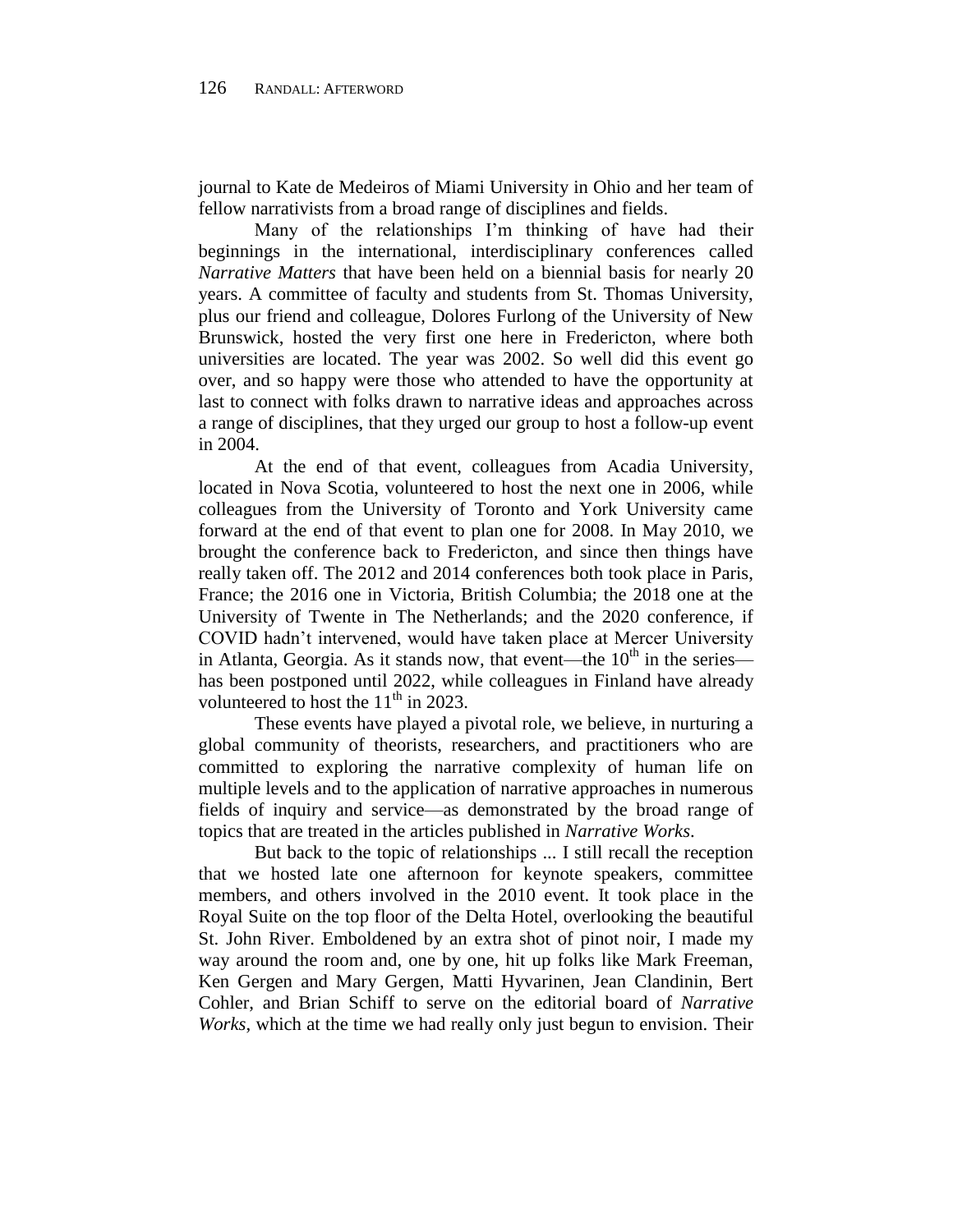defenses perhaps lowered by the general conviviality of the evening and by the same refreshments that I myself was sampling, they all immediately consented. Among them were Ruthellen Josselson and Amia Lieblich, co-editors of the prestigious, ground-breaking series by SAGE called *The Narrative Study of Lives* that ran from 1993 to 1999. To my great delight, the two of them bought my pitch and graciously agreed, pointing out to me, quite enthusiastically, that an online, open-access journal possessed advantages for disseminating narrative research that traditional print journals simply do not have.

As we continue on our look back over the last 10 years, we need to acknowledge a number of relationships that have enabled the journal to succeed. First of all, we must remember with gratitude John McKendy, who died suddenly in the fall of 2008 under the most tragic of circumstances. He was a beloved member of the St. Thomas University faculty and a fierce advocate of narrative approaches in his home discipline of sociology. It was he and Beth who, in fact, first came up with the idea of launching a journal that would publish narrative research that cuts across disciplines in ways which existing journals did not. John's love of narrative has inspired us every step of the way.

To James Kerr, Mike Nason, and Rob Glencross of the Centre for Digital Scholarship at the University of New Brunswick, we are deeply indebted for working closely with us to get *Narrative Works* up and running and, since then, helping to ensure that the quality of each issue has been of the highest level.

We also owe thanks to Brandi Estey-Burtt for her assistance in managing the journal during the last couple of years, and to Doug Vipond, for his assistance with copy editing our first few issues.

Special thanks are due to Arthur Frank, Professor Emeritus in the Department of Sociology at the University of Calgary, and a member of our Editorial Board, who has generously supplied us with a variety of intriguing and enlightening book reviews.

We could not have managed without our colleague, Clive Baldwin, Canada Research Chair in Narrative Studies and Director of St. Thomas University's Centre for Interdisciplinary Research on Narrative, whose arrival at STU coincided with the launch of the journal. He has been one of its staunchest supporters, and since his arrival, has served as Contributing Editor. Given his encyclopedic grasp of the narrative world, he has provided counsel on countless occasions, whether an initial assessment of a particular manuscript, identification of possible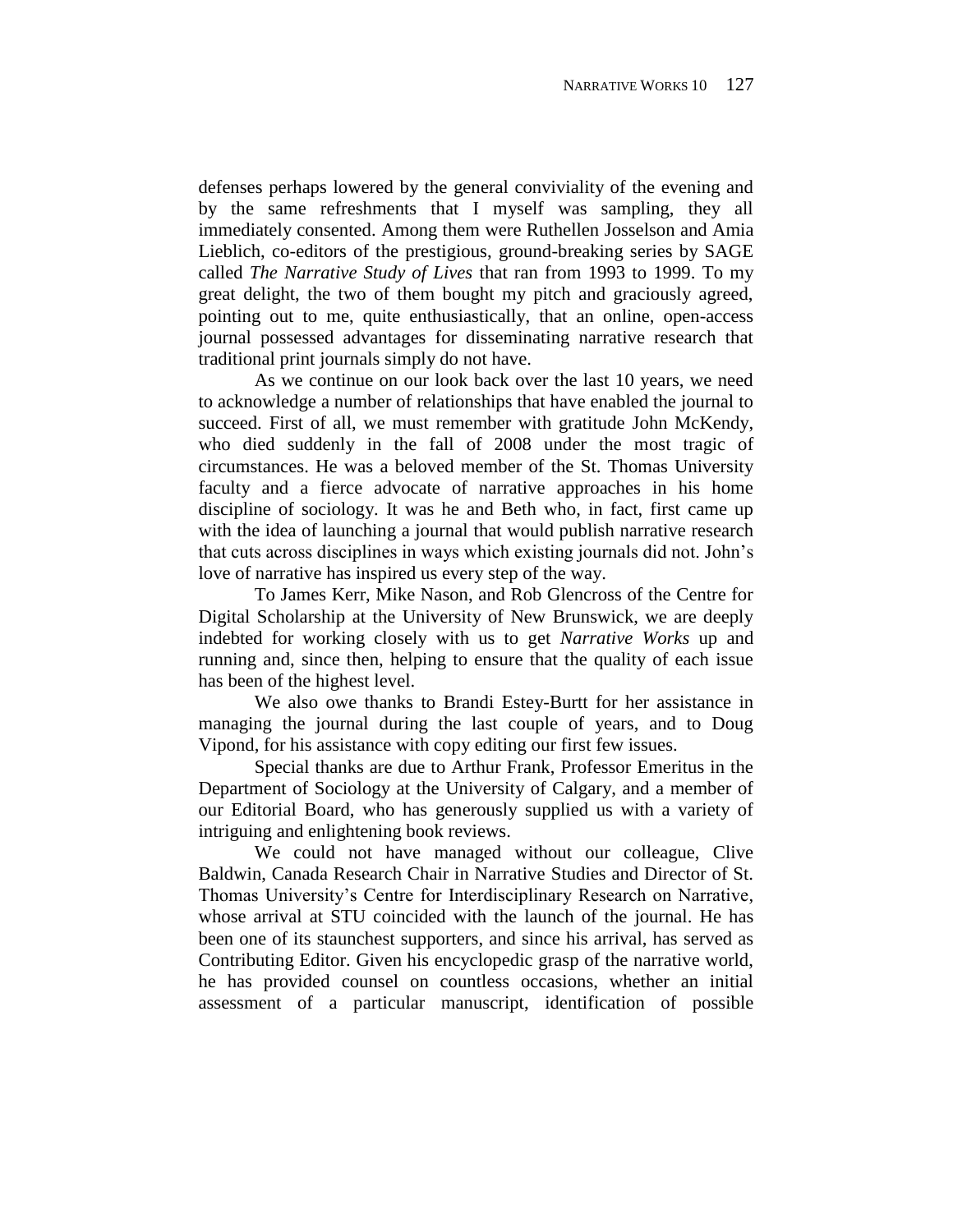reviewers, or help with thinking through issues related to the journal as a whole.

As for the many individuals on whom we've relied (a number of them members of the Editorial Board) to review manuscripts for us over the years, *Narrative Works*—like any scholarly journal—would simply be impossible to produce without their selfless contribution. We are profoundly grateful for the hours that these good people, each of them experts in their respective areas, have devoted to giving the manuscripts we've sent them a thorough and constructive critique.

Last, but definitely not least, are the members of our Editorial Board. Beth and I are grateful for the kindness, encouragement, and cooperation that they've shown us over the years—all of them accomplished scholars in their own right and representative of a bewildering range of disciplines and fields where the "narrative turn" has been felt: from psychology to sociology to gerontology to anthropology, from education to social work to medicine, and so on. That range has proven vital for a journal like *Narrative Works* to have at its disposal, given the variety of topics with which the manuscripts we've received tend to deal, or as Reissman puts it, "the range of human problems now subjected to a narrative lens" (Reissman, p. 122). Many members we have, at times, leaned on heavily for guidance in identifying suitable reviewers. One final little story captures this sense of collegiality that Beth and I have experienced in our interactions with members of the Board.

During the *Narrative Matters* conference in Paris, July 2014, Beth and I convened a luncheon meeting of those members who were attending the event. Over a dozen of us—were crowded around a long table that Brian Schiff, the conference's organizer, had reserved. As Beth was presenting our status report, one member interrupted the meeting with an observation that the two of us still quote at one another on a regular basis. Listening to Beth's detailed report and realizing the workload it reflected—especially for Beth, who on top of her full-time position in St. Thomas University's English Department was handling all the correspondence with authors and reviewers, not to mention doing a thoroughgoing copy edit—one member's jaw dropped, a smile of admiration swept across her face, and she exclaimed aloud to the group, "Wow! You guys have been doing all this off the side of your desks? That's incredible!"

It's been an honour and a pleasure to have shepherded *Narrative Works* along since 2010. After a decade of working off the sides of our